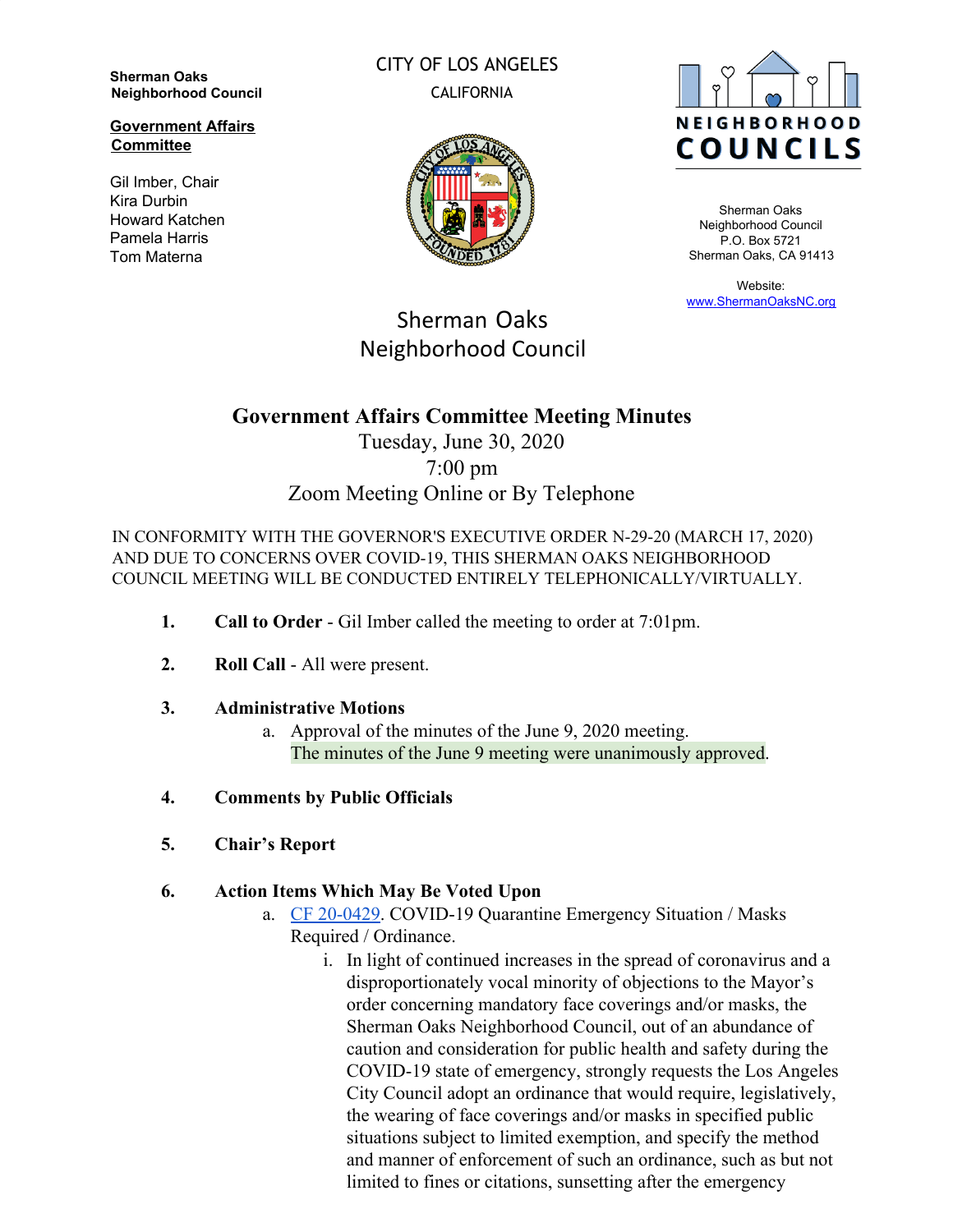Sherman Oaks Neighborhood Council Government Affairs Committee Agenda, Tuesday, June 30, 2020, 7:00 pm Page 2

concludes.

Moved by: **Gil Imber**. Seconded by: **Tom Materna**. Discussion followed.

**Yes**: Kira Durbin, Gil Imber, Howard Katchen, Pamela Harris, Tom Materna.

**No**: -

The motion 6a is adopted (roll call vote), 5-0.

- b. [CF 20-0078](https://cityclerk.lacity.org/lacityclerkconnect/index.cfm?fa=ccfi.viewrecord&cfnumber=20-0078). Elmoo Nine Departure / RNAV Procedure / Orosz Three / Slaap Two / Bob Hope Airport / San Fernando Valley / Arroyo-Verdugo Area / Federal Aviation Administration (FAA) / Environmental Assessment.
	- i. The Sherman Oaks Neighborhood Council (SONC) supports City Council File CF 20-0078 requesting FAA to add an RNAV departure procedure for eastbound departures from Burbank Airport, with the aim of alleviating noise in the Southern San Fernando Valley west of Burbank Airport, and SONC shall in turn issue a CIS in support of CF 20-0078, with letters addressed to Council District Two, Council District Four, Council District Five, and the Van Nuys Citizen's Advisory Council (VNY CAC), indicating SONC's position, with carbon copy to interested party Burbank Airport and Federal Aviation Administration (FAA). Moved by: **Tom Materna**. Seconded by: **Kira Durbin**. Public comment followed. Discussion followed. The Sherman Oaks Neighborhood Council (SONC) supports City Council File CF 20-0078 requesting FAA to add an RNAV departure procedure for eastbound departures from Burbank Airport, with the aim of alleviating noise in the Southern San Fernando Valley west of Burbank Airport, *and dispersing flight paths*, and SONC shall in turn issue a CIS in support of CF 20-0078, with letters addressed to Council District Two, Council District Four, Council District Five, and the Van Nuys Citizen's Advisory Council (VNY CAC), indicating SONC's position, with carbon copy to interested party Burbank Airport and Federal Aviation Administration (FAA).

Moved by: **Tom Materna**. Seconded by: **Pamela Harris**. **Yes**: Kira Durbin, Gil Imber, Howard Katchen, Pamela Harris, Tom Materna.

**No**: -

The motion to amend 6b is adopted (roll call vote), 5-0. **Yes**: Kira Durbin, Gil Imber, Howard Katchen, Pamela Harris, Tom Materna.

**No**: -

The motion as amended 6b is adopted (roll call vote), 5-0. ii. Further discussion, motion, and vote possible on airport [CF](https://cityclerk.lacity.org/lacityclerkconnect/index.cfm?fa=ccfi.viewrecord&cfnumber=20-0812)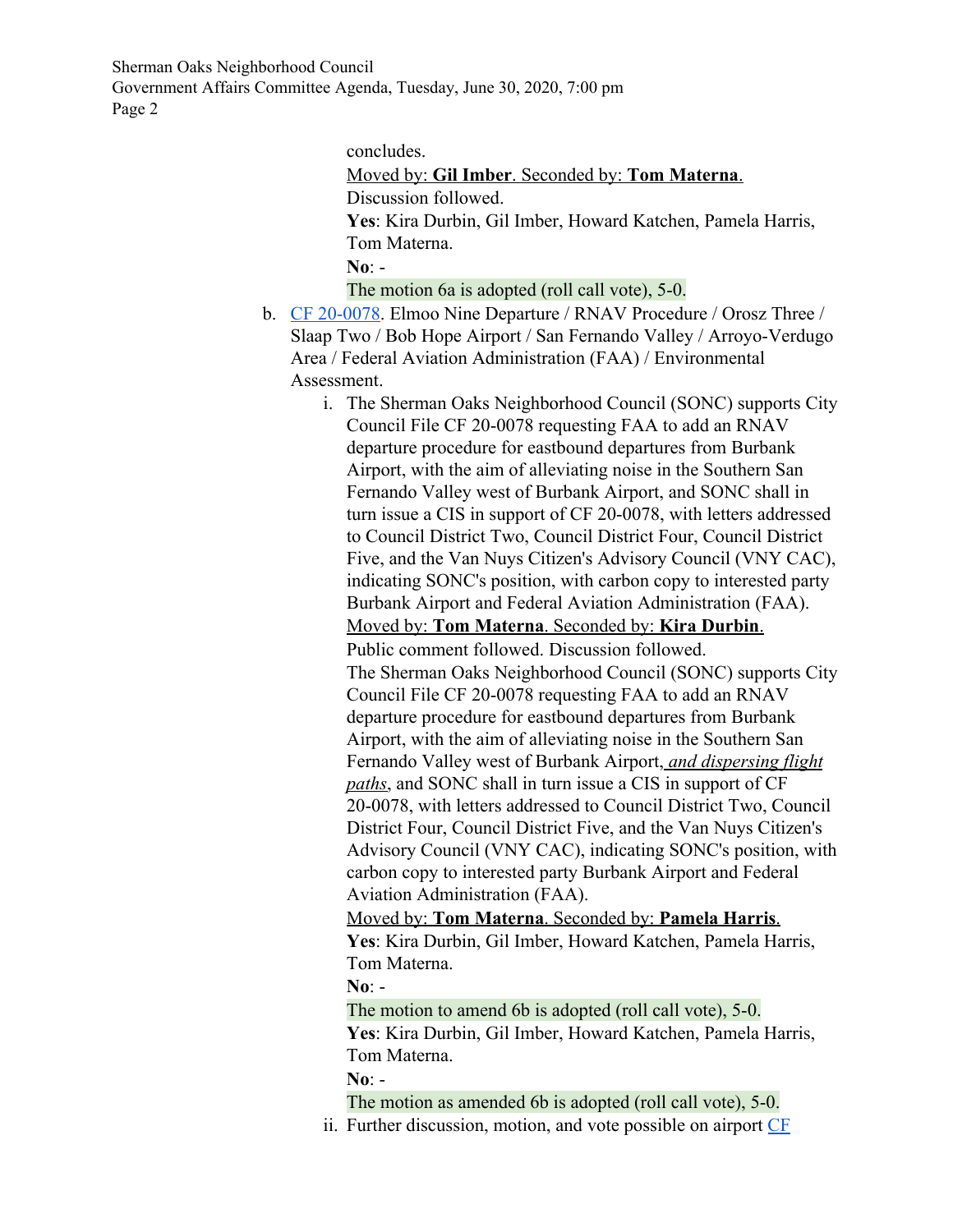Sherman Oaks Neighborhood Council Government Affairs Committee Agenda, Tuesday, June 30, 2020, 7:00 pm Page 3

### [20-0812](https://cityclerk.lacity.org/lacityclerkconnect/index.cfm?fa=ccfi.viewrecord&cfnumber=20-0812), COVID-19 / BOAC Actions / June 18, 2020.

Discussion followed. No motion.

- c. [CF 20-0609](https://cityclerk.lacity.org/lacityclerkconnect/index.cfm?fa=ccfi.viewrecord&cfnumber=20-0609). Planning Commissions Actions Overwrite Removal.
	- i. The Sherman Oaks Neighborhood Council supports City Council file CF 20-0609 and City Council's effort to place a ballot measure on the November 2020 election ballot to remove Subsection (e) of Section 245 of the City Charter to eliminate the ability of the City Council to overwrite the actions of planning commissions and to explore additional changes to code sections to limit opportunities for corruption and to reduce discretionary land use powers exercised by City Council for individual site-specific development projects.
		- Moved by: **Kira Durbin**. Seconded by: **Gil Imber**.
		- Public Comment followed. Discussion followed.
		- **Yes**: Kira Durbin, Gil Imber, Howard Katchen, Pamela Harris, Tom Materna.
		- **No**: -
		- The motion 6c is adopted (roll call vote), 5-0.
- d. [CF 20-0608](https://cityclerk.lacity.org/lacityclerkconnect/index.cfm?fa=ccfi.viewrecord&cfnumber=20-0608). Office of Anti-Corruption and Transparency / Independent Auditors and Investigators / Land Use / Quid Pro Quo Activity.
	- i. The Sherman Oaks Neighborhood Council supports the development, implementation, and operation of an independent auditor/investor's office (Office of Anti-Corruption and Transparency) to provide focused, independent and comprehensive oversight and monitoring of land use, development, and construction processes and approvals in the City of Los Angeles, and applicable amendment of Codes and/or City Charter to accomplish this initiative.

Moved by: **Kira Durbin**. Seconded by: **Gil Imber**.

Discussion followed.

**Yes**: Kira Durbin, Gil Imber, Howard Katchen, Pamela Harris, Tom Materna.

**No**: -

The motion 6d is adopted (roll call vote), 5-0.

### **7. Additional Items for Discussion**

- a. [CF 20-0838](https://cityclerk.lacity.org/lacityclerkconnect/index.cfm?fa=ccfi.viewrecord&cfnumber=20-0838). Permanent Slow Streets Network / Pilot Program. Public comment followed. Discussion followed.
- b. The People's Budget. See [Budget Proposal Fiscal Year, CF 20-0600](https://cityclerk.lacity.org/lacityclerkconnect/index.cfm?fa=ccfi.viewrecord&cfnumber=20-0600), previously adopted by SONC on May 11, 2020 (agenda item IV.r). Public comment followed. Discussion followed.
- c. [CF 20-0002-S94](https://cityclerk.lacity.org/lacityclerkconnect/index.cfm?fa=ccfi.viewrecord&cfnumber=20-0002-S94). Statewide Millionaire Tax / Safety Net Programs. Public comment followed. Discussion followed.
- d. [CF 20-0528](https://cityclerk.lacity.org/lacityclerkconnect/index.cfm?fa=ccfi.viewrecord&cfnumber=20-0528). La Maida Street / Peach Avenue / Camarillo Street /